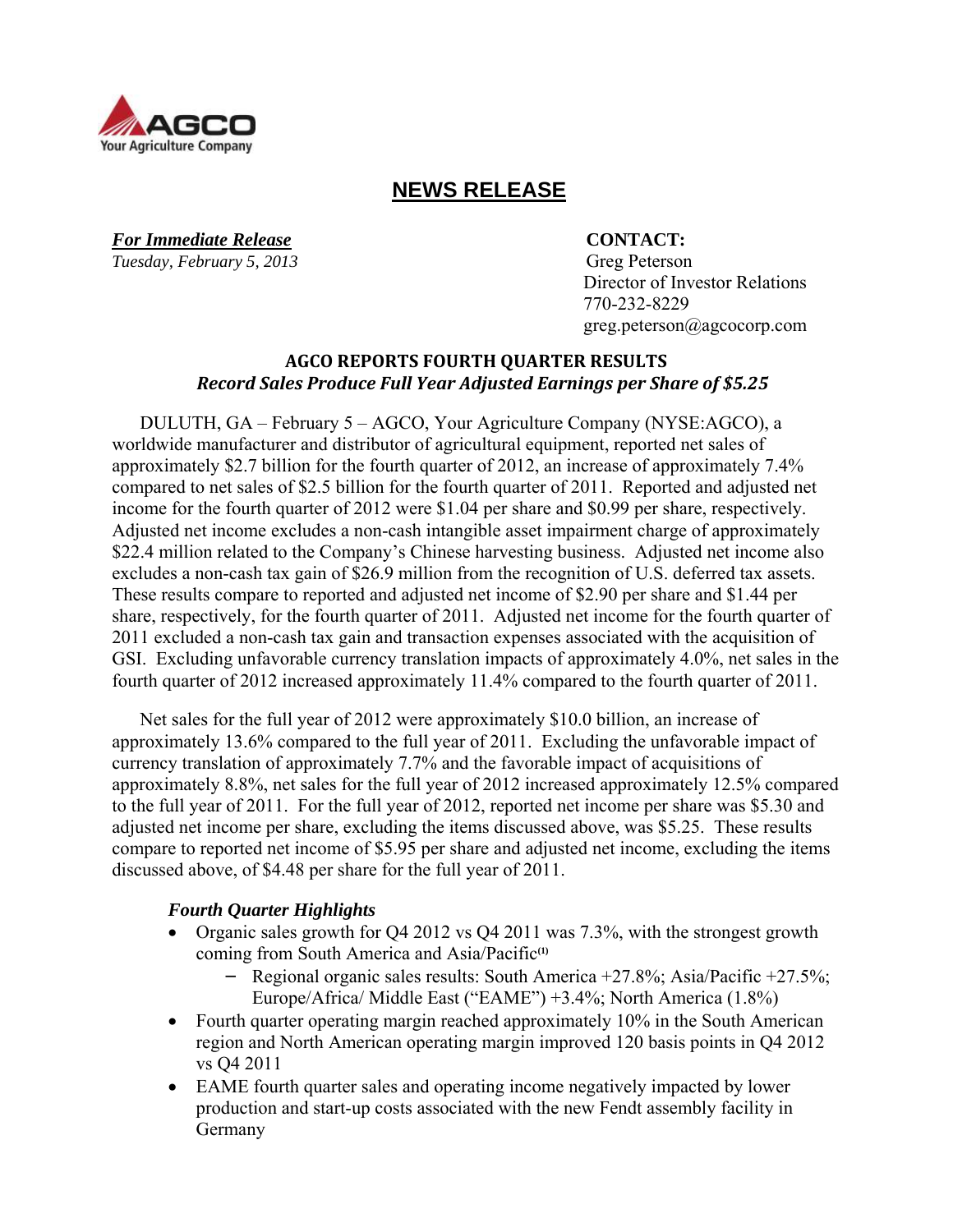Working capital reduction in the fourth quarter resulting in 2012 full-year free cash flow of approximately \$326 million

### *(1)Excludes currency translation and acquisition impacts*

"AGCO completed 2012 with record sales and adjusted earnings while making significant upgrades to our product offerings and improving our manufacturing facilities," stated Martin Richenhagen, Chairman, President and Chief Executive Officer. "We also generated \$326 million of free cash flow for the full year of 2012 after increasing our strategic investments in our business. This progress was achieved while overcoming start-up inefficiencies in our German manufacturing operations. Our margin improvement initiatives continued to be successful. Most notably, full year operating margins in South America expanded over 100 basis points and North American operating margins were approximately 10%, the best in over a decade. Looking forward, we continue to have a positive long-term outlook for our industry and for AGCO as demonstrated by the start of a share repurchase plan last July and the recently announced initiation of a dividend beginning in March 2013."

## **Market Update**

| <b>Industry Unit Retail Sales</b> |                   |                   |
|-----------------------------------|-------------------|-------------------|
|                                   | <b>Tractors</b>   | <b>Combines</b>   |
|                                   | Change from       | Change from       |
| Year ended December 31, 2012      | Prior Year Period | Prior Year Period |
| North America                     | 10%               | Flat              |
| South America                     | 3%                | (1)%              |
| Western Europe                    | $(3)\%$           | $5\%$             |

 "Global commodity prices remain elevated due to weather-related production difficulties across many of the developed markets," stated Mr. Richenhagen. "Crop production in North America was significantly lower in 2012 due to ongoing drought conditions. However, higher crop prices and extensive crop insurance produced near record levels of farm income in the U.S. supporting farm machinery purchases. We are experiencing softness in demand for grain storage and protein production equipment as a result of lower crop production volumes. A mixed weather pattern is partially offsetting attractive crop prices in Europe. Industry sales remain soft in the weather impacted markets of Southern Europe, Scandinavia and Finland, while demand remained stable in the key Western European markets of Germany and France. Industry demand in South America increased during the second half of 2012. Improved crop yields, attractive government financing programs in Brazil and favorable grain prices all supported farm equipment industry sales. Demand for commodities has caught up with global capacity driven by biofuels use, the growing population and increasing emerging market protein consumption. Our long-term view remains optimistic as elevated farm income should continue to support healthy growth in our industry."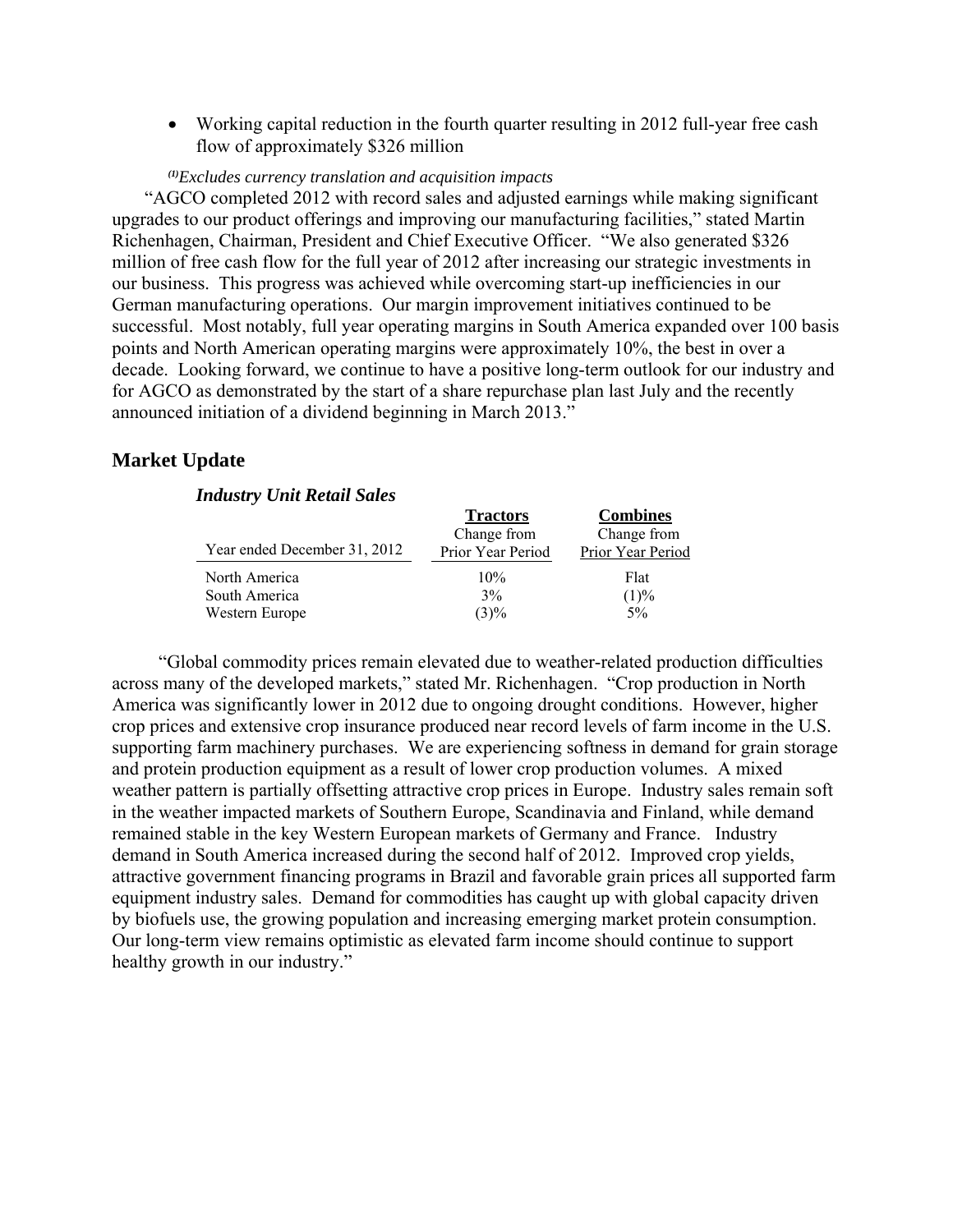## **Regional Results**

|                                                        | Net sales | $%$ change<br>from $2011$ | % change from<br>$2011$ due to<br>currency<br>translation $(1)$ |
|--------------------------------------------------------|-----------|---------------------------|-----------------------------------------------------------------|
| Three months ended December 31, 2012                   |           |                           |                                                                 |
| North America                                          | \$652.3   | $9.0\%$                   | $0.6\%$                                                         |
| South America                                          | 511.9     | $14.1\%$                  | $(15.9)\%$                                                      |
| Europe/Africa/Middle East                              | 1,406.5   | 1.8%                      | $(2.3)\%$                                                       |
| Asia/Pacific                                           | 132.7     | 49.1%                     | $(0.3)\%$                                                       |
| Total                                                  | \$2,703.4 | $7.4\%$                   | $(4.0)\%$                                                       |
| Year ended December 31, 2012                           |           |                           |                                                                 |
| North America                                          | \$2,584.4 | $46.0\%$                  | $(0.7) \%$                                                      |
| South America                                          | 1,855.7   | $(0.8)\%$                 | $(15.8)\%$                                                      |
| Europe/Africa/Middle East                              | 5,073.7   | $4.7\%$                   | (7.4)%                                                          |
| Asia/Pacific                                           | 448.4     | 57.9%                     | $(2.8)\%$                                                       |
| <b>Total</b>                                           | \$9,962.2 | 13.6%                     | (7.7)%                                                          |
| <sup>(1)</sup> See Footnotes for additional disclosure |           |                           |                                                                 |

### *AGCO Regional Net Sales (in millions)*

### *North America*

AGCO's North American sales grew 19.8% in the full year of 2012 compared to 2011, excluding the impact of unfavorable currency translation and the acquisition benefit from GSI. Elevated levels of farm income continued to support strong industry demand from the professional farming sector and produced healthy growth for AGCO. The most significant increases were in high horsepower tractors, sprayers and hay equipment. The positive contribution of acquisitions, higher sales and margin improvement initiatives all contributed to growth in income from operations of \$169.0 million for the full year of 2012 compared to 2011.

### *South America*

Excluding the benefit of acquisitions and negative currency translation, South American sales were 10.3% higher in the full year of 2012 compared to the full year of 2011. Higher sales in Brazil were partially offset by declines in Argentina. AGCO's profitability in South America improved during the full year of 2012, with operating margins rising to 8.7% compared to 7.7% in the same period of 2011. Income from operations increased \$18.5 million for the full year of 2012 compared to 2011 due to higher sales and margin expansion.

### *EAME*

Sales in AGCO's EAME region grew approximately 9.9% in the full year of 2012 compared to the full year of 2011, exclusive of acquisition benefits and the unfavorable impact of currency translation. AGCO sales growth in France, Germany and Russia was partially offset by lower sales in southern Europe and Finland. EAME operating income declined by \$12.0 million in the full year of 2012 compared to the same period in 2011. Results were negatively impacted by a weaker sales mix and start-up costs associated with the slow ramp of production in the new Fendt tractor assembly facility.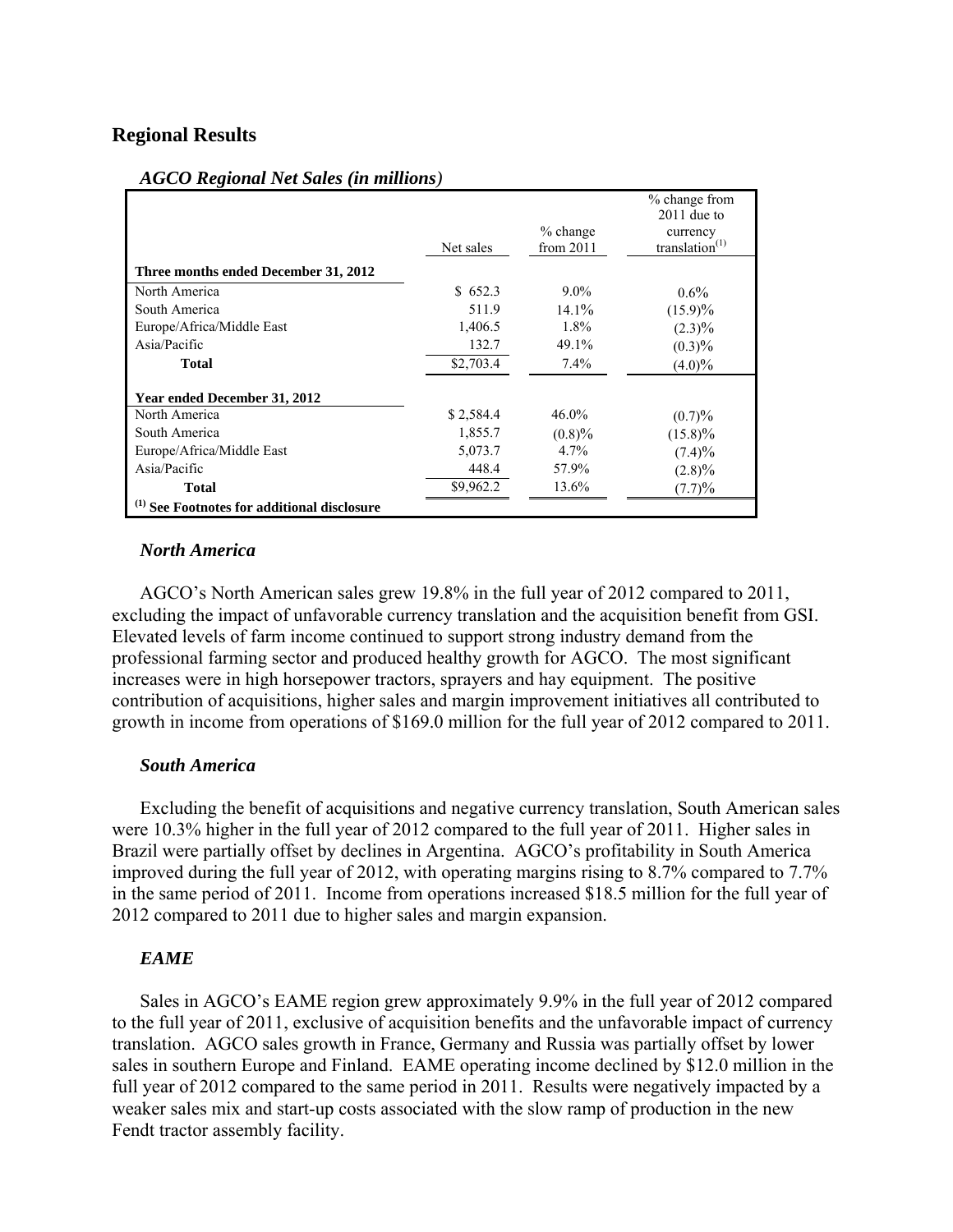### *Asia/Pacific*

Excluding the benefit of acquisitions and negative currency translation, net sales in the Asia/Pacific region were 23.2% higher in the full year of 2012 compared to the full year of 2011. Growth in Australia, New Zealand and China produced most of the increase. Income from operations in the Asia/Pacific region decreased \$13.7 million in the full year of 2012, compared to 2011, due to increased market development costs in China.

#### **Outlook**

Elevated soft commodities prices in 2013 are expected to support healthy farm income and sustain stable equipment demand. For 2013, AGCO is projecting net sales in a range from \$10.2 billion to \$10.4 billion, with forecasted pricing benefits, market share improvements and relatively neutral currency impacts. Improved gross and operating margins compared to 2012 levels are expected while allowing for significant investments in product and market development costs. Based on these assumptions, AGCO is targeting 2013 earnings per share in a range from \$5.10 to \$5.35. The Company's earnings target reflects an increase in income tax expense of approximately \$0.40 per share compared to 2012 and previous 2013 projections as a result of the recognition of its U.S. deferred income tax assets.

"As we turn our focus to 2013, we remain optimistic about AGCO's ability to take advantage of the positive long-term demand drivers for our industry," stated Mr. Richenhagen. "Organic growth and margin improvement will continue to be our primary focus. AGCO's cost reduction initiatives are aimed at lowering material and labor costs through purchasing actions and factory productivity. Engineering expenditures are expected to increase as we work to meet tier 4 emissions requirements. We expect to continue to invest in new products, including upgraded harvesting, high horsepower tractor and sprayer offerings, and to devote significant resources to enhance our presence in the CIS region, China and Africa. Our plans in 2013 also include investing in our manufacturing facilities to enable our growth and improve our productivity."

\* \* \* \* \*

AGCO will be hosting a conference call with respect to this earnings announcement at 10:00 a.m. Eastern Time on Tuesday, February 5, 2013. The Company will refer to slides on its conference call. Interested persons can access the conference call and slide presentation via AGCO's website at www.agcocorp.com in the "Events" section on the "Company/Investors" page of our website. A replay of the conference call will be available approximately two hours after the conclusion of the conference call for twelve months following the call. A copy of this press release will be available on AGCO's website for at least twelve months following the call.

\* \* \* \* \*

#### *Safe Harbor Statement*

Statements that are not historical facts, including the projections of earnings per share, sales, market conditions, farm incomes, share repurchase plans, initiation of dividend payments, cost reduction initiatives, commodity prices, pricing benefits, effects of tax accounting, margin improvements, currency translation, investments in production facilities and product development, expanding markets, industry demand, productivity and market share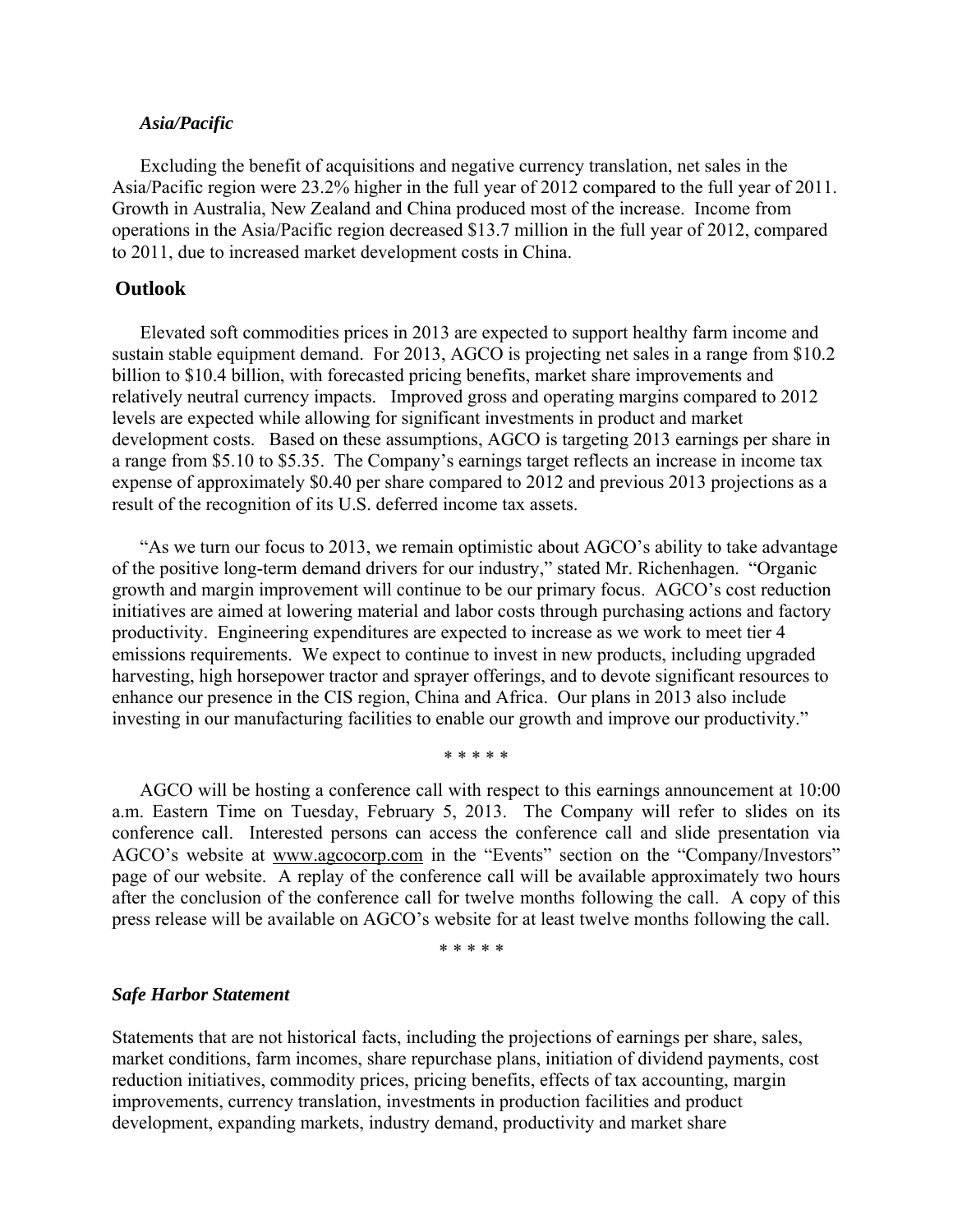improvements, general economic conditions and engineering efforts, are forward-looking and subject to risks that could cause actual results to differ materially from those suggested by the statements. The following are among the factors that could cause actual results to differ materially from the results discussed in or implied by the forward-looking statements.

- Our financial results depend entirely upon the agricultural industry, and factors that adversely affect the agricultural industry generally, including declines in the general economy, increases in farm input costs, lower commodity prices, lower farm income and changes in the availability of credit for our retail customers, will adversely affect us.
- The recent poor performance of the general economy may result in a decline in demand for our products. However, we are unable to predict with accuracy the amount or duration of this decline, and our forward-looking statements reflect merely our best estimates at the current time.
- A majority of our sales and manufacturing take place outside the United States, and, as a result, we are exposed to risks related to foreign laws, taxes, economic conditions, labor supply and relations, political conditions and governmental policies. These risks may delay or reduce our realization of value from our international operations.
- Most retail sales of the products that we manufacture are financed, either by our joint ventures with Rabobank or by a bank or other private lender. During 2012, our joint ventures with Rabobank, which are controlled by Rabobank and are dependent upon Rabobank for financing as well, financed approximately 50% of the retail sales of our tractors and combines in the markets where the joint ventures operate. Any difficulty by Rabobank to continue to provide that financing, or any business decision by Rabobank as the controlling member not to fund the business or particular aspects of it (for example, a particular country or region), would require the joint ventures to find other sources of financing (which may be difficult to obtain), or us to find another source of retail financing for our customers, or our customers would be required to utilize other retail financing providers. As a result of the recent economic downturn, financing for capital equipment purchases generally has become more difficult in certain regions and in some cases, was expensive to obtain. To the extent that financing is not available or available only at unattractive prices, our sales would be negatively impacted.
- Both AGCO and our retail finance joint ventures have substantial account receivables from dealers and end customers, and we would be adversely impacted if the collectability of these receivables was not consistent with historical experience; this collectability is dependent upon the financial strength of the farm industry, which in turn is dependent upon the general economy and commodity prices, as well as several of the other factors listed in this section.
- We have experienced substantial and sustained volatility with respect to currency exchange rate and interest rate changes, including uncertainty associated with the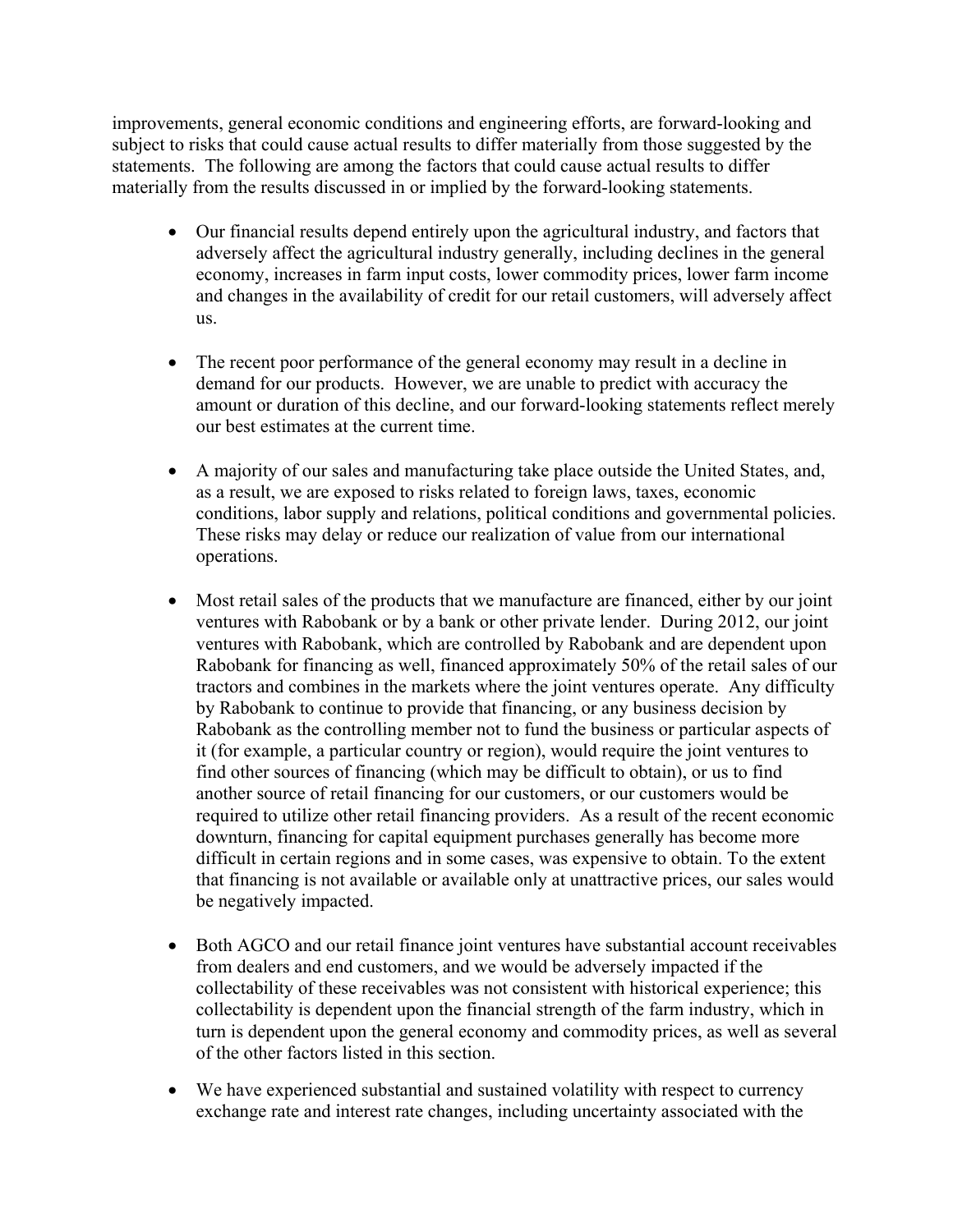Euro, which can adversely affect our reported results of operations and the competitiveness of our products.

- All acquisitions, including the acquisition of GSI, involve risks relating to retention of key employees and customers and fulfilling projections prepared by or at the direction of prior ownership. In addition, we may encounter difficulties in integrating recent and future acquisitions into our business and may not fully achieve, or achieve within a reasonable time frame, expected strategic objectives and other expected benefits of the acquisition.
- Our success depends on the introduction of new products, particularly engines that comply with emission requirements, which requires substantial expenditures.
- Our production levels and capacity constraints at our facilities, including those resulting from plant expansions, could adversely affect our results.
- Our expansion plans in emerging markets, including establishing a greater manufacturing and marketing presence and growing our use of component suppliers, could entail significant risks.
- We depend on suppliers for components, parts and raw materials for our products, and any failure by our suppliers to provide products as needed, or by us to promptly address supplier issues, will adversely impact our ability to timely and efficiently manufacture and sell products. We also are subject to raw material price fluctuations, which can adversely affect our manufacturing costs.
- We face significant competition, and if we are unable to compete successfully against other agricultural equipment manufacturers, we would lose customers and our net sales and profitability would decline.
- We have a substantial amount of indebtedness, and, as result, we are subject to certain restrictive covenants and payment obligations that may adversely affect our ability to operate and expand our business.

Further information concerning these and other factors is included in AGCO's filings with the Securities and Exchange Commission, including its Form 10-K for the year ended December 31, 2011. AGCO disclaims any obligation to update any forward-looking statements except as required by law.

\* \* \* \* \*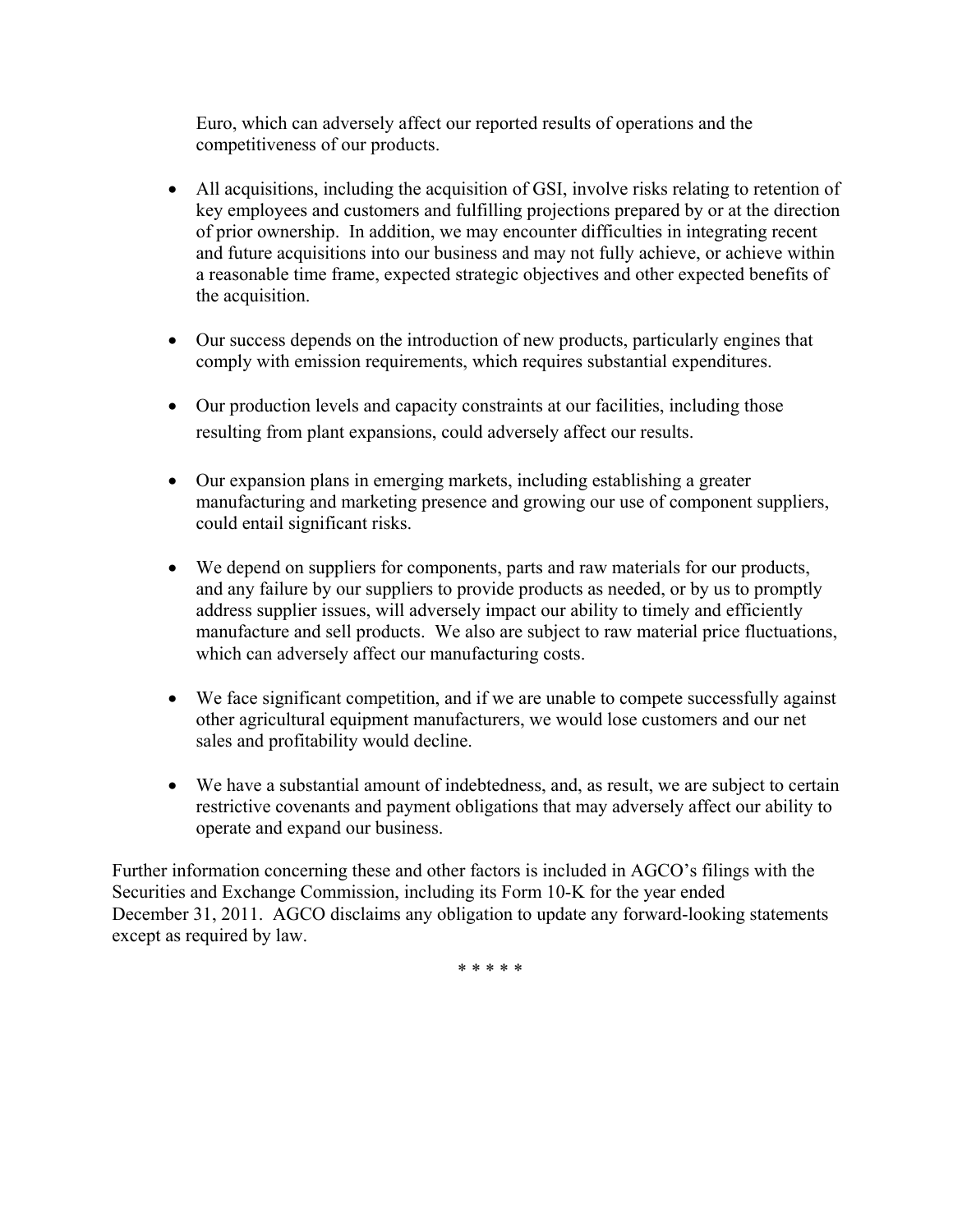### *About AGCO*

AGCO, Your Agriculture Company, (NYSE: AGCO), is a global leader focused on the design, manufacture and distribution of agricultural machinery. AGCO supports more productive farming through a full line of tractors, combines, hay tools, sprayers, forage equipment, tillage, implements, grain storage and protein production systems, as well as related replacement parts. AGCO products are sold through four core machinery brands, Challenger®, Fendt®, Massey Ferguson®, Valtra® and GSI®, and are distributed globally through 3,150 independent dealers and distributors in more than 140 countries worldwide. Retail financing is available through AGCO Finance for qualified purchasers. Founded in 1990, AGCO is headquartered in Duluth, Georgia, USA. In 2012, AGCO had net sales of \$10.0 billion. http://www.agcocorp.com

> # # # # # Please visit our website at www.agcocorp.com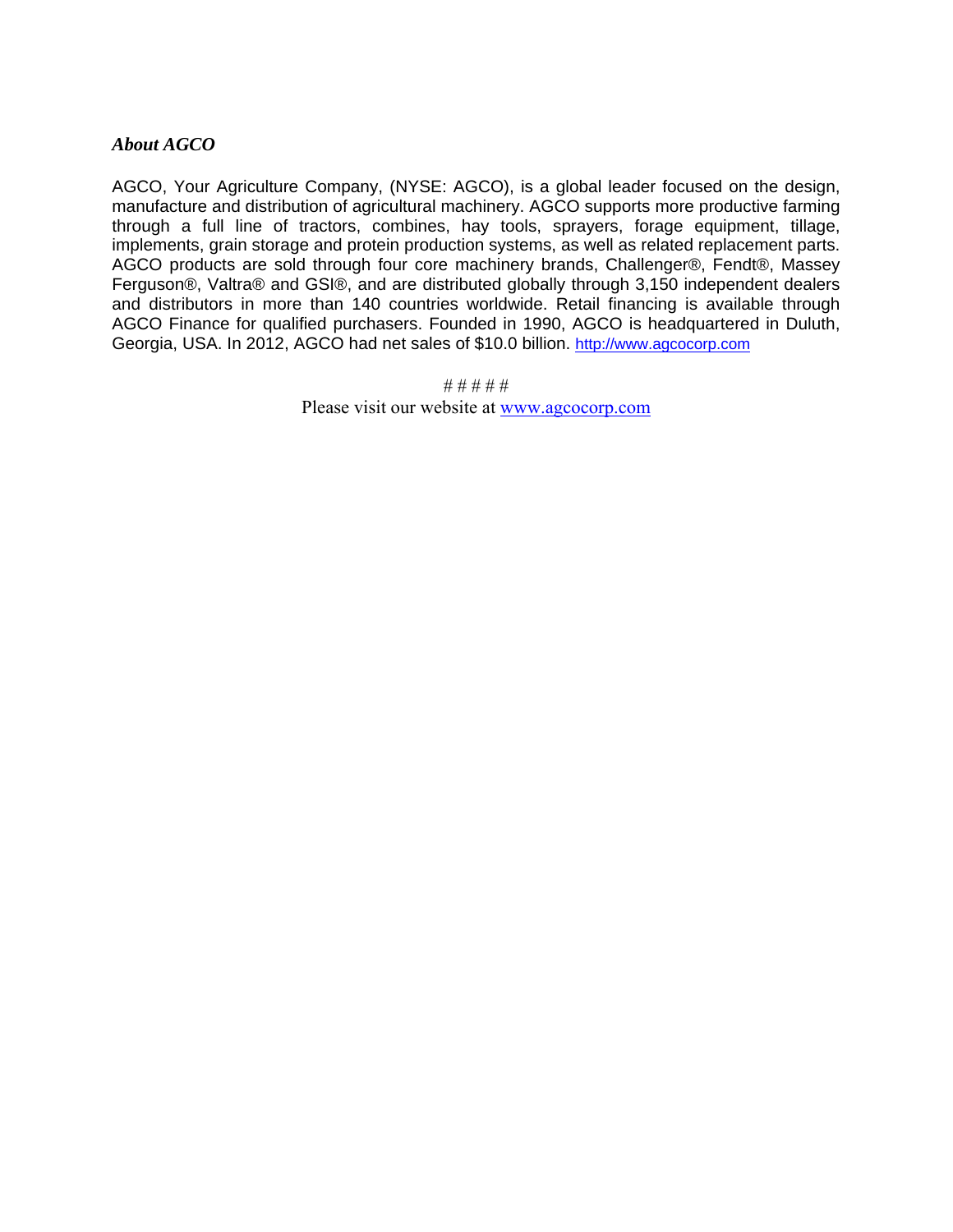## AGCO CORPORATION AND SUBSIDIARIES CONDENSED CONSOLIDATED BALANCE SHEETS (unaudited and in millions)

|                                                                     | December 31.<br>2012 | December 31.<br>2011 |  |  |
|---------------------------------------------------------------------|----------------------|----------------------|--|--|
| <b>ASSETS</b>                                                       |                      |                      |  |  |
| <b>Current Assets:</b>                                              |                      |                      |  |  |
| Cash and cash equivalents                                           | \$<br>781.3          | $\mathbf S$<br>724.4 |  |  |
| Accounts and notes receivable, net                                  | 924.6                | 970.5                |  |  |
| Inventories, net                                                    | 1,703.1              | 1,559.6              |  |  |
| Deferred tax assets                                                 | 243.5                | 142.7                |  |  |
| Other current assets                                                | 302.2                | 265.6                |  |  |
| Total current assets                                                | 3,954.7              | 3,662.8              |  |  |
| Property, plant and equipment, net                                  | 1,406.1              | 1,222.6              |  |  |
| Investment in affiliates                                            | 390.3                | 346.3                |  |  |
| Deferred tax assets                                                 | 40.0                 | 37.6                 |  |  |
| Other assets                                                        | 131.2                | 126.9                |  |  |
| Intangible assets, net                                              | 607.1                | 666.5                |  |  |
| Goodwill                                                            | 1,192.4              | 1,194.5              |  |  |
| <b>Total assets</b>                                                 | \$<br>7,721.8        | \$<br>7,257.2        |  |  |
| <b>LIABILITIES AND STOCKHOLDERS' EQUITY</b><br>Current Liabilities: |                      |                      |  |  |
| Current portion of long-term debt                                   | \$<br>59.1           | \$<br>60.1           |  |  |
| Convertible senior subordinated notes                               | 192.1                |                      |  |  |
| Accounts payable                                                    | 888.3                | 937.0                |  |  |
| Accrued expenses                                                    | 1,226.5              | 1,080.6              |  |  |
| Other current liabilities                                           | 98.8                 | 127.8                |  |  |
| Total current liabilities                                           | 2,464.8              | 2,205.5              |  |  |
| Long-term debt, less current portion                                | 1,035.6              | 1,409.7              |  |  |
| Pensions and postretirement health care benefits                    | 331.6                | 298.6                |  |  |
| Deferred tax liabilities                                            | 242.7                | 192.3                |  |  |
| Other noncurrent liabilities                                        | 149.1                | 119.9                |  |  |
| <b>Total liabilities</b>                                            | 4,223.8              | 4,226.0              |  |  |
| Temporary Equity                                                    | 16.5                 |                      |  |  |
| Stockholders' Equity:                                               |                      |                      |  |  |
| AGCO Corporation stockholders' equity:                              |                      |                      |  |  |
| Common stock                                                        | 1.0                  | 1.0                  |  |  |
| Additional paid-in capital                                          | 1,082.9              | 1,073.2              |  |  |
| Retained earnings                                                   | 2,843.7              | 2,321.6              |  |  |
| Accumulated other comprehensive loss                                | (479.4)              | (400.6)              |  |  |
| Total AGCO Corporation stockholders' equity                         | 3,448.2              | 2,995.2              |  |  |
| Noncontrolling interests                                            | 33.3                 | 36.0                 |  |  |
| Total stockholders' equity                                          | 3,481.5              | 3,031.2              |  |  |
| Total liabilities, temporary equity and stockholders' equity        | \$<br>7,721.8        | S<br>7,257.2         |  |  |
|                                                                     |                      |                      |  |  |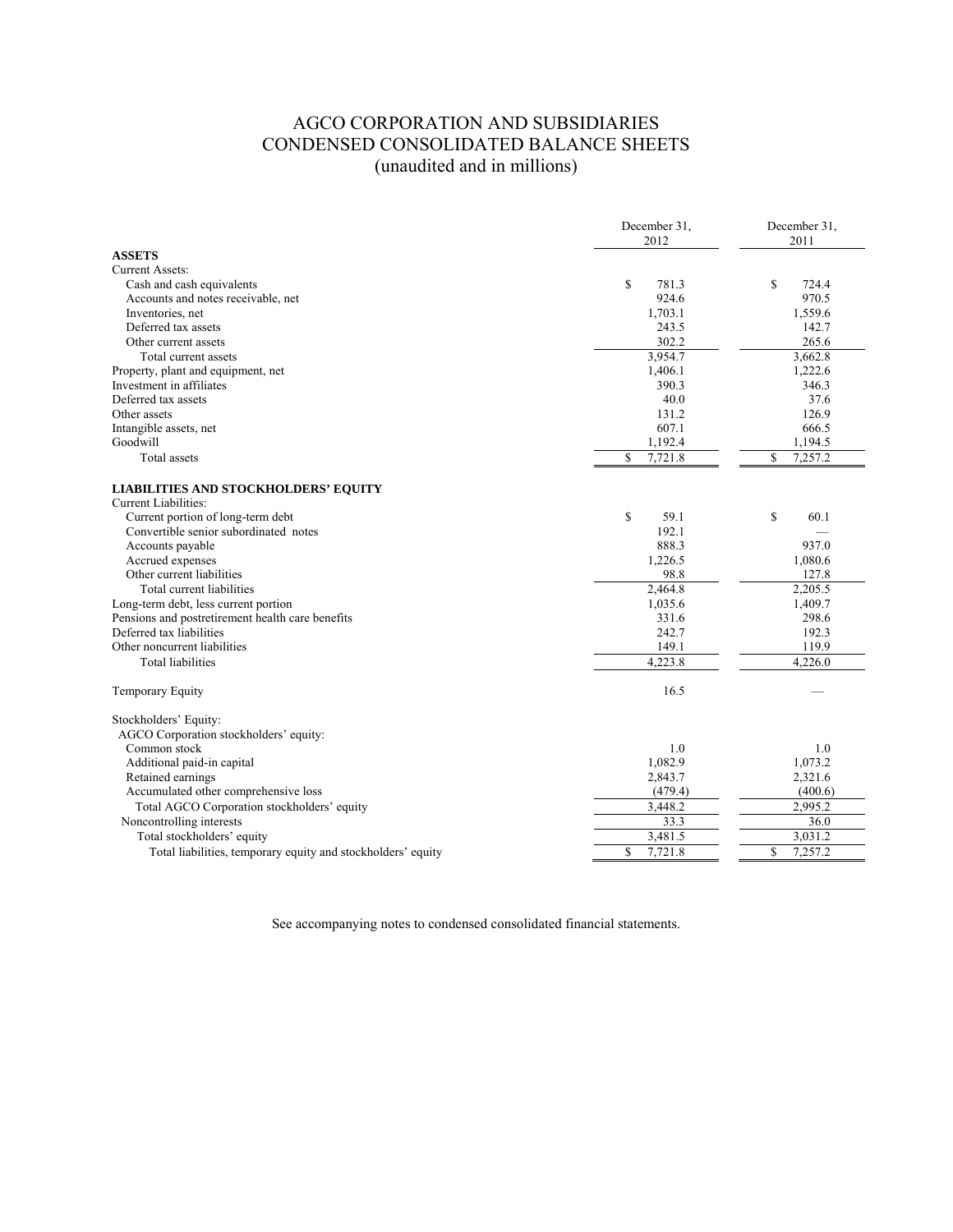## AGCO CORPORATION AND SUBSIDIARIES CONDENSED CONSOLIDATED STATEMENTS OF OPERATIONS (unaudited and in millions, except per share data)

|                                                                                | Three Months Ended December 31, |               |  |
|--------------------------------------------------------------------------------|---------------------------------|---------------|--|
|                                                                                | 2012                            | 2011          |  |
| Net sales                                                                      | \$<br>2,703.4                   | \$<br>2,517.8 |  |
| Cost of goods sold                                                             | 2,175.6                         | 1,993.7       |  |
| Gross profit                                                                   | 527.8                           | 524.1         |  |
| Selling, general and administrative expenses                                   | 284.5                           | 246.9         |  |
| Engineering expenses                                                           | 89.6                            | 84.0          |  |
| Impairment charge                                                              | 22.4                            |               |  |
| Amortization of intangibles                                                    | 12.4                            | 7.5           |  |
| Income from operations                                                         | 118.9                           | 185.7         |  |
| Interest expense, net                                                          | 14.1                            | 9.1           |  |
| Other expense, net                                                             | 10.5                            | 1.8           |  |
| Income before income taxes and equity in net earnings of affiliates            | 94.3                            | 174.8         |  |
| Income tax provision (benefit)                                                 | 6.9                             | (98.8)        |  |
| Income before equity in net earnings of affiliates                             | 87.4                            | 273.6         |  |
| Equity in net earnings of affiliates                                           | 13.6                            | 11.7          |  |
| Net income                                                                     | 101.0                           | 285.3         |  |
| Net loss (income) attributable to noncontrolling interests                     | 1.5                             | (0.1)         |  |
| Net income attributable to AGCO Corporation and subsidiaries                   | 102.5<br>\$                     | \$<br>285.2   |  |
| Net income per common share attributable to AGCO Corporation and subsidiaries: |                                 |               |  |
| <b>Basic</b>                                                                   | 1.06<br>\$                      | 2.94<br>\$    |  |
| Diluted                                                                        | \$<br>1.04                      | \$<br>2.90    |  |
| Weighted average number of common and common equivalent shares outstanding:    |                                 |               |  |
| Basic                                                                          | 96.9                            | 97.1          |  |
| Diluted                                                                        | 98.5                            | 98.2          |  |
|                                                                                |                                 |               |  |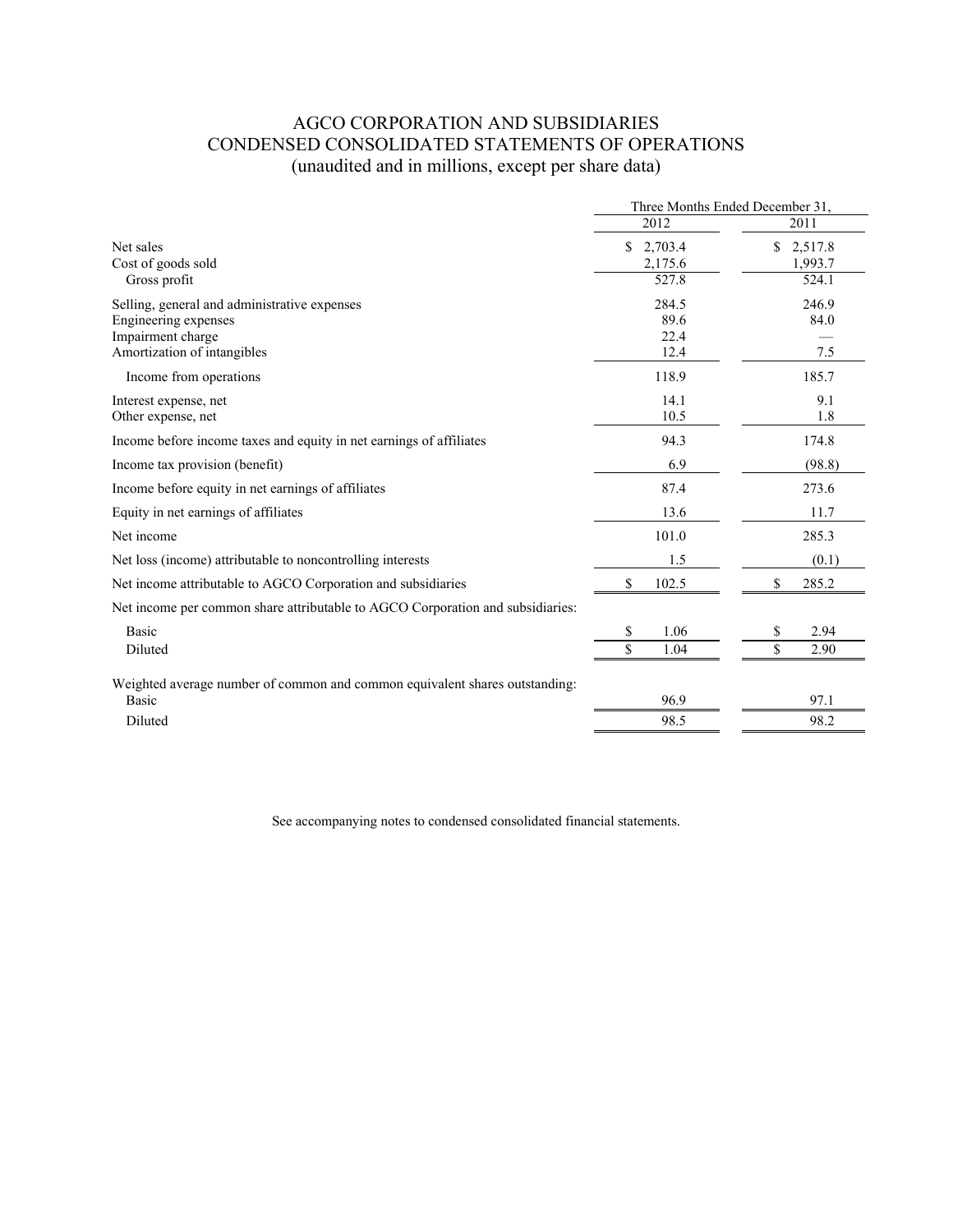## AGCO CORPORATION AND SUBSIDIARIES CONDENSED CONSOLIDATED STATEMENTS OF OPERATIONS (unaudited and in millions, except per share data)

|                                                                                                  | Years Ended December 31, |
|--------------------------------------------------------------------------------------------------|--------------------------|
| 2012                                                                                             | 2011                     |
| 9,962.2<br>\$<br>Cost of goods sold<br>7,839.0                                                   | \$<br>8,773.2<br>6,997.1 |
| 2,123.2                                                                                          | 1,776.1                  |
| 1,041.2<br>Selling, general and administrative expenses<br>Engineering expenses<br>317.1         | 869.3<br>275.6           |
| Restructuring and other infrequent income<br>22.4<br>Impairment charge<br>49.3                   | (0.7)<br>21.6            |
| Amortization of intangibles                                                                      |                          |
| 693.2<br>Income from operations                                                                  | 610.3                    |
| 57.6<br>Interest expense, net<br>Other expense, net<br>34.8                                      | 30.2<br>19.1             |
| 600.8<br>Income before income taxes and equity in net earnings of affiliates                     | 561.0                    |
| 137.9<br>Income tax provision                                                                    | 24.6                     |
| 462.9<br>Income before equity in net earnings of affiliates                                      | 536.4                    |
| 53.5<br>Equity in net earnings of affiliates                                                     | 48.9                     |
| 516.4                                                                                            | 585.3                    |
| Net loss (income) attributable to noncontrolling interests<br>5.7                                | (2.0)                    |
| \$<br>522.1<br>Net income attributable to AGCO Corporation and subsidiaries                      | \$<br>583.3              |
| Net income per common share attributable to AGCO Corporation and subsidiaries:                   |                          |
| \$<br>5.38                                                                                       | 6.10<br>\$               |
| \$                                                                                               | \$                       |
|                                                                                                  |                          |
| 97.1                                                                                             | 95.6                     |
| 98.6                                                                                             | 98.1                     |
| $\overline{5.30}$<br>Weighted average number of common and common equivalent shares outstanding: | 5.95                     |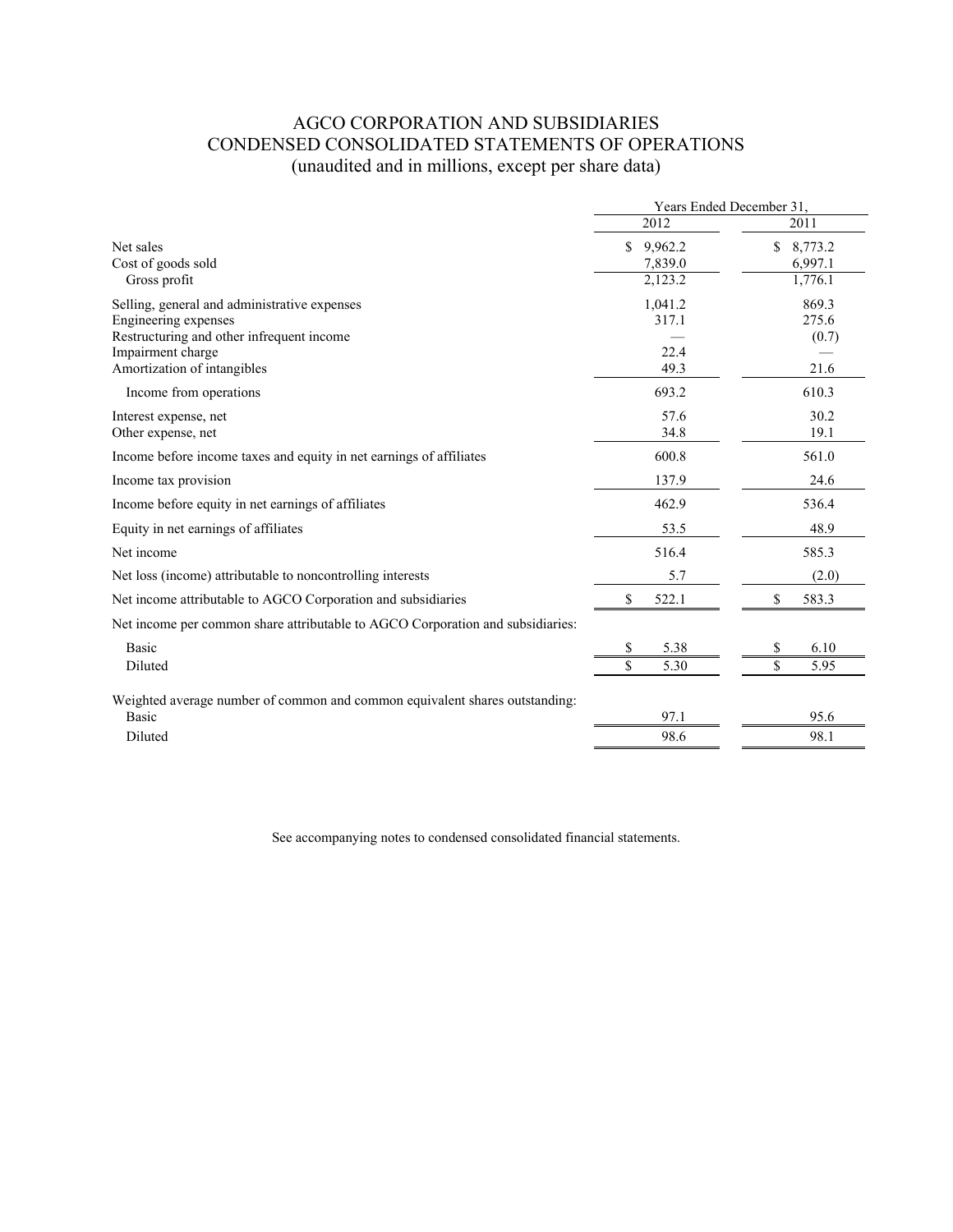## AGCO CORPORATION AND SUBSIDIARIES CONDENSED CONSOLIDATED STATEMENTS OF CASH FLOWS (unaudited and in millions)

|                                                                                                              | Years Ended December 31.          |                |  |
|--------------------------------------------------------------------------------------------------------------|-----------------------------------|----------------|--|
|                                                                                                              | 2012                              | 2011           |  |
| Cash flows from operating activities:                                                                        |                                   |                |  |
| Net income                                                                                                   | \$<br>516.4                       | \$<br>585.3    |  |
| Adjustments to reconcile net income to net cash provided by operating                                        |                                   |                |  |
| activities:                                                                                                  |                                   |                |  |
| Depreciation                                                                                                 | 180.6                             | 151.9          |  |
| Deferred debt issuance cost amortization                                                                     | 3.5                               | 2.9            |  |
| Impairment charge                                                                                            | 22.4                              |                |  |
| Amortization of intangibles                                                                                  | 49.3                              | 21.6           |  |
| Amortization of debt discount                                                                                | 8.7                               | 8.2            |  |
| Stock compensation                                                                                           | 36.8                              | 24.4           |  |
| Equity in net earnings of affiliates, net of cash received                                                   | (25.7)                            | (19.0)         |  |
| Deferred income tax benefit                                                                                  | (36.4)                            | (127.6)        |  |
| Other                                                                                                        | 0.6                               | (1.3)          |  |
| Changes in operating assets and liabilities, net of effects from purchase of                                 |                                   |                |  |
| businesses:                                                                                                  |                                   |                |  |
| Accounts and notes receivable, net                                                                           | 40.6                              | 5.4            |  |
| Inventories, net                                                                                             | (160.9)                           | (221.0)        |  |
| Other current and noncurrent assets                                                                          | (71.8)                            | (16.5)         |  |
| Accounts payable                                                                                             | (61.7)                            | 162.3          |  |
| Accrued expenses                                                                                             | 154.5                             | 183.5          |  |
| Other current and noncurrent liabilities                                                                     | 9.5                               | (34.2)         |  |
| Total adjustments                                                                                            | 150.0                             | 140.6          |  |
| Net cash provided by operating activities                                                                    | 666.4                             | 725.9          |  |
| Cash flows from investing activities:                                                                        |                                   |                |  |
| Purchases of property, plant and equipment                                                                   | (340.5)                           | (300.4)        |  |
| Proceeds from sale of property, plant and equipment                                                          | 0.9                               | 1.5            |  |
|                                                                                                              |                                   |                |  |
| Purchase of businesses, net of cash acquired<br>Investments in consolidated affiliates, net of cash acquired | (2.9)<br>(20.1)                   | (1,018.0)      |  |
| Investments in unconsolidated affiliates, net                                                                | (15.8)                            | (34.8)         |  |
| Restricted cash and other                                                                                    | 3.7                               | (8.3)<br>(3.7) |  |
|                                                                                                              |                                   |                |  |
| Net cash used in investing activities                                                                        | (374.7)                           | (1,363.7)      |  |
| Cash flows from financing activities:                                                                        |                                   |                |  |
| Repurchase or conversion of convertible senior subordinated notes                                            |                                   | (161.0)        |  |
| (Repayment of) proceeds from debt obligations, net                                                           | (222.5)                           | 850.5          |  |
| Payment of debt issuance costs                                                                               | (0.2)                             | (14.8)         |  |
| Payment of minimum tax withholdings on stock compensation                                                    | (0.3)                             | (2.5)          |  |
| Purchases and retirement of common stock                                                                     | (17.6)                            |                |  |
| (Distribution to) investments by noncontrolling interests                                                    | (1.0)                             | (1.5)          |  |
| Proceeds from issuance of common stock                                                                       |                                   | 0.3            |  |
| Net cash (used in) provided by financing activities                                                          | (241.6)                           | 671.0          |  |
| Effect of exchange rate changes on cash and cash equivalents                                                 | 6.8                               | (28.7)         |  |
| Increase in cash and cash equivalents                                                                        | 56.9                              | 4.5            |  |
| Cash and cash equivalents, beginning of year                                                                 | 724.4                             | 719.9          |  |
| Cash and cash equivalents, end of year                                                                       | $\overline{\mathcal{S}}$<br>781.3 | \$<br>724.4    |  |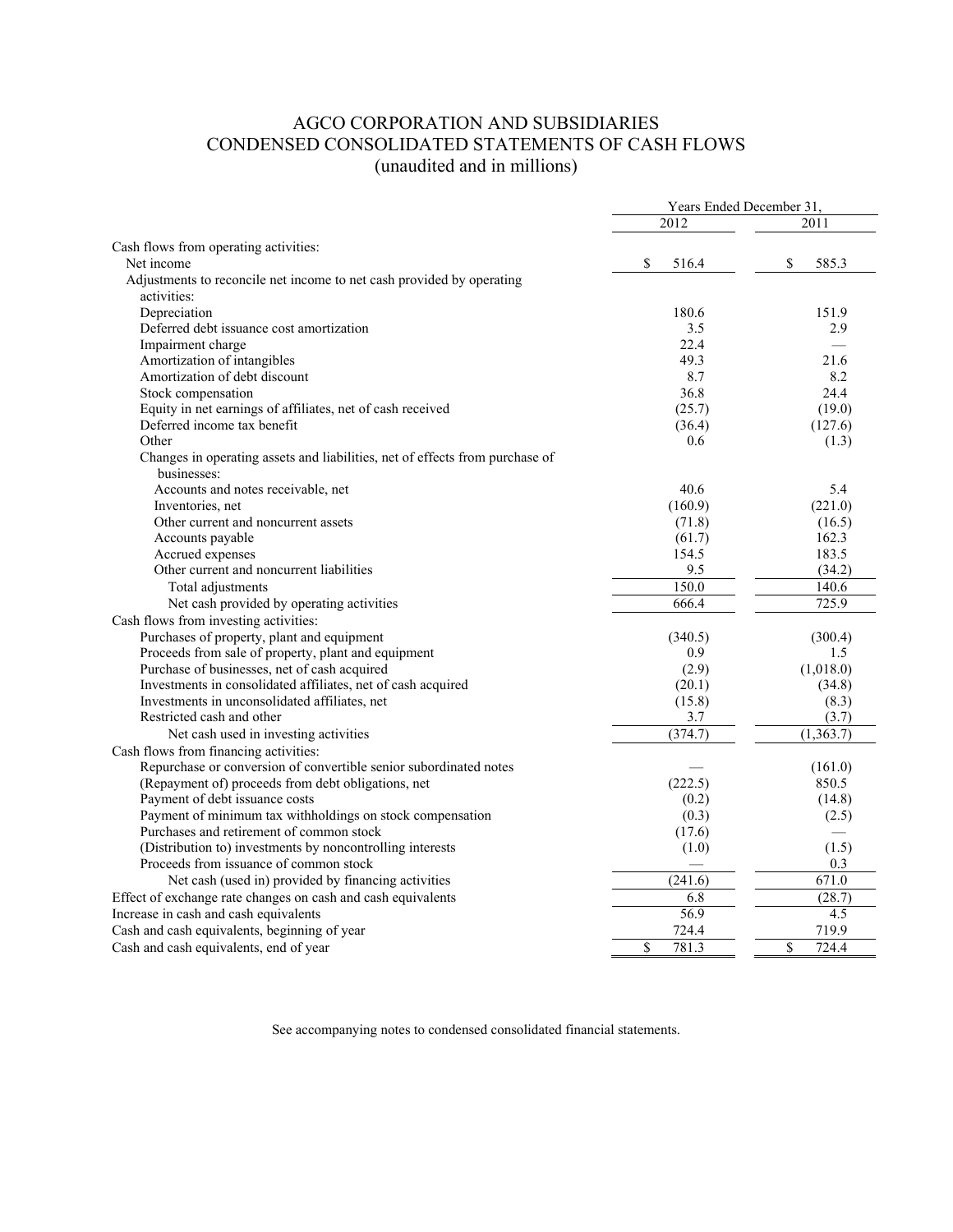## AGCO CORPORATION AND SUBSIDIARIES NOTES TO CONDENSED CONSOLIDATED FINANCIAL STATEMENTS (unaudited, in millions, except per share data)

#### **1. STOCK COMPENSATION EXPENSE**

The Company recorded stock compensation expense as follows:

|                                              | Three Months Ended |     |             | <b>Years Ended</b> |  |      |  |      |
|----------------------------------------------|--------------------|-----|-------------|--------------------|--|------|--|------|
|                                              | December 31        |     | December 31 |                    |  |      |  |      |
|                                              | 2011<br>2012       |     | 2012        |                    |  | 2011 |  |      |
| Cost of goods sold                           |                    |     |             | 0.5                |  |      |  |      |
| Selling, general and administrative expenses |                    |     |             | 6.0                |  | 34.6 |  | 23.0 |
| Total stock compensation expense             |                    | 8.0 |             |                    |  |      |  | 24.6 |

#### **2. INDEBTEDNESS**

Indebtedness at December 31, 2012 and 2011 consisted of the following:

|                                                                 | December 31, | December 31, |
|-----------------------------------------------------------------|--------------|--------------|
|                                                                 | 2012         | 2011         |
| $1\frac{1}{4}\%$ Convertible senior subordinated notes due 2036 | 192.1<br>S   | 183.4<br>S   |
| $4\frac{1}{2}\%$ Senior term loan due 2016                      | 264.2        | 259.4        |
| $5\frac{7}{8}$ % Senior notes due 2021                          | 300.0        | 300.0        |
| Credit Facility                                                 | 465.0        | 665.0        |
| Other long-term debt                                            | 65.5         | 62.0         |
|                                                                 | 1,286.8      | 1,469.8      |
| Current portion of long-term debt<br>Less:                      | (59.1)       | (60.1)       |
| $1\frac{1}{4}\%$ Convertible senior subordinated notes due 2036 | (192.1)      |              |
| Total indebtedness, less current portion                        | \$1,035.6    | \$1,409.7    |

 Holders of the Company's 1¼% convertible senior subordinated notes may require the Company to repurchase the notes at a repurchase price of 100% of their principal amount, plus any interest, on December 15, 2013, and therefore, the Company classified the notes as a current liability. The Company also classified approximately \$9.2 million of the equity component of the 1¼% convertible senior subordinated notes as "Temporary equity." The amount classified as "Temporary equity" was measured as the excess of (i) the amount of cash that would be required to be paid upon conversion over (ii) the current carrying amount of the liability-classified component. Due to the redemption feature of the notes, unless converted prior to such date, the notes will be required to be classified as a current liability through at least December 15, 2013. Future classification of the notes between current liabilities and long-term debt beyond December 15, 2013 will be dependent on the closing sales price of the Company's common stock during future quarters, until the fourth quarter of 2015, unless the Company chooses to redeem the notes beginning December 19, 2013. Holders of the notes may convert the notes earlier than December 15, 2013 dependent on the closing sales price of the Company's common stock during future quarters in 2013. As of December 31, 2011, the closing sales price of the Company's common stock had not exceeded 120% of the conversion price of the 1¼% convertible senior subordinated notes for at least 20 trading days in the 30 consecutive trading days ending December 31, 2011, and, therefore, the Company classified the notes as long-term debt.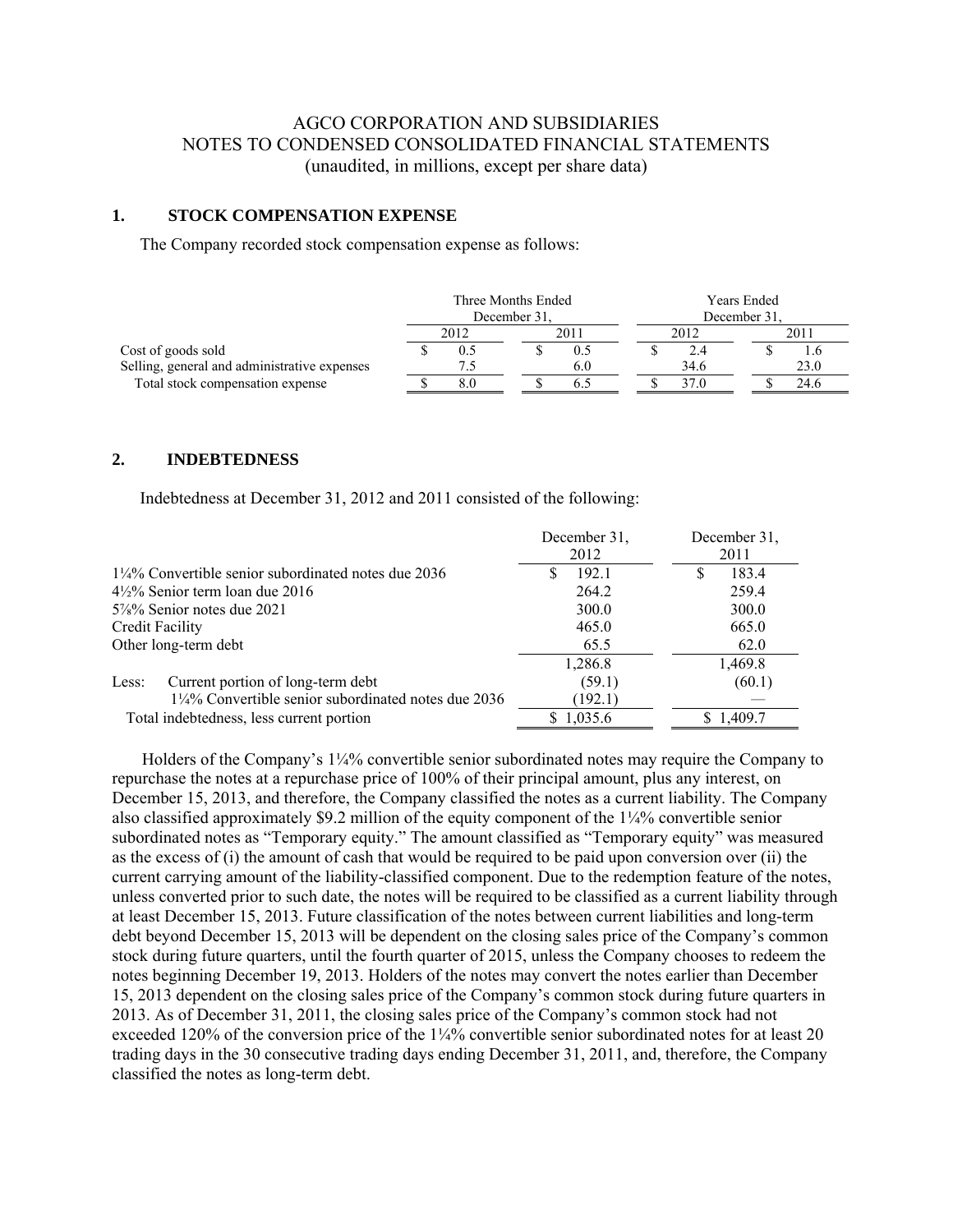#### **3. INVENTORIES**

Inventories at December 31, 2012 and 2011 were as follows:

|                              | December 31.<br>2012 | December 31,<br>2011 |
|------------------------------|----------------------|----------------------|
| Finished goods               | 598.5                | 500.0                |
| Repair and replacement parts | 505.6                | 450.7                |
| Work in process              | 137.5                | 127.6                |
| Raw materials                | 461.5                | 481.3                |
| Inventories, net             | \$1,703.1            | \$1,559.6            |

#### **4. ACCOUNTS RECEIVABLE SALES AGREEMENTS**

At December 31, 2012 and 2011, the Company had accounts receivable sales agreements that permit the sale, on an ongoing basis, of a majority of its wholesale receivables in North America and Europe to its 49% owned U.S., Canadian and European retail finance joint ventures. As of December 31, 2012 and 2011, the cash received from receivables sold under the U.S., Canadian and European accounts receivable sales agreements was approximately \$1.1 billion and \$827.5 million, respectively.

Losses on sales of receivables associated with the accounts receivable financing facilities discussed above, reflected within "Other expense, net" in the Company's Condensed Consolidated Statements of Operations, were approximately \$5.4 million and \$21.8 million during the three months and year ended December 31, 2012, respectively. Losses on sales of receivables associated with the accounts receivable financing facilities reflected within "Other expense, net" and "Interest expense, net" in the Company's Condensed Consolidated Statements of Operations were approximately \$6.4 million and \$22.0 million during the three months and year ended December 31, 2011, respectively.

The Company's retail finance joint ventures in Brazil and Australia also provide wholesale financing to the Company's dealers. As of December 31, 2012 and 2011, these retail finance joint ventures had approximately \$100.6 million and \$62.0 million, respectively, of outstanding accounts receivable associated with these arrangements. In addition, the Company sells certain trade receivables under factoring arrangements to other financial institutions around the world.

### **5. NET INCOME PER SHARE**

The Company's convertible senior subordinated notes provide for (i) the settlement upon conversion in cash up to the principal amount of the converted notes with any excess conversion value settled in shares of the Company's common stock, and (ii) the conversion rate to be increased under certain circumstances if the notes are converted in connection with certain change of control transactions. Dilution of weighted shares outstanding will depend on the Company's stock price for the excess conversion value using the treasury stock method. A reconciliation of net income attributable to AGCO Corporation and subsidiaries and weighted average common shares outstanding for purposes of calculating basic and diluted net income per share for the three months and years ended December 31, 2012 and 2011 is as follows: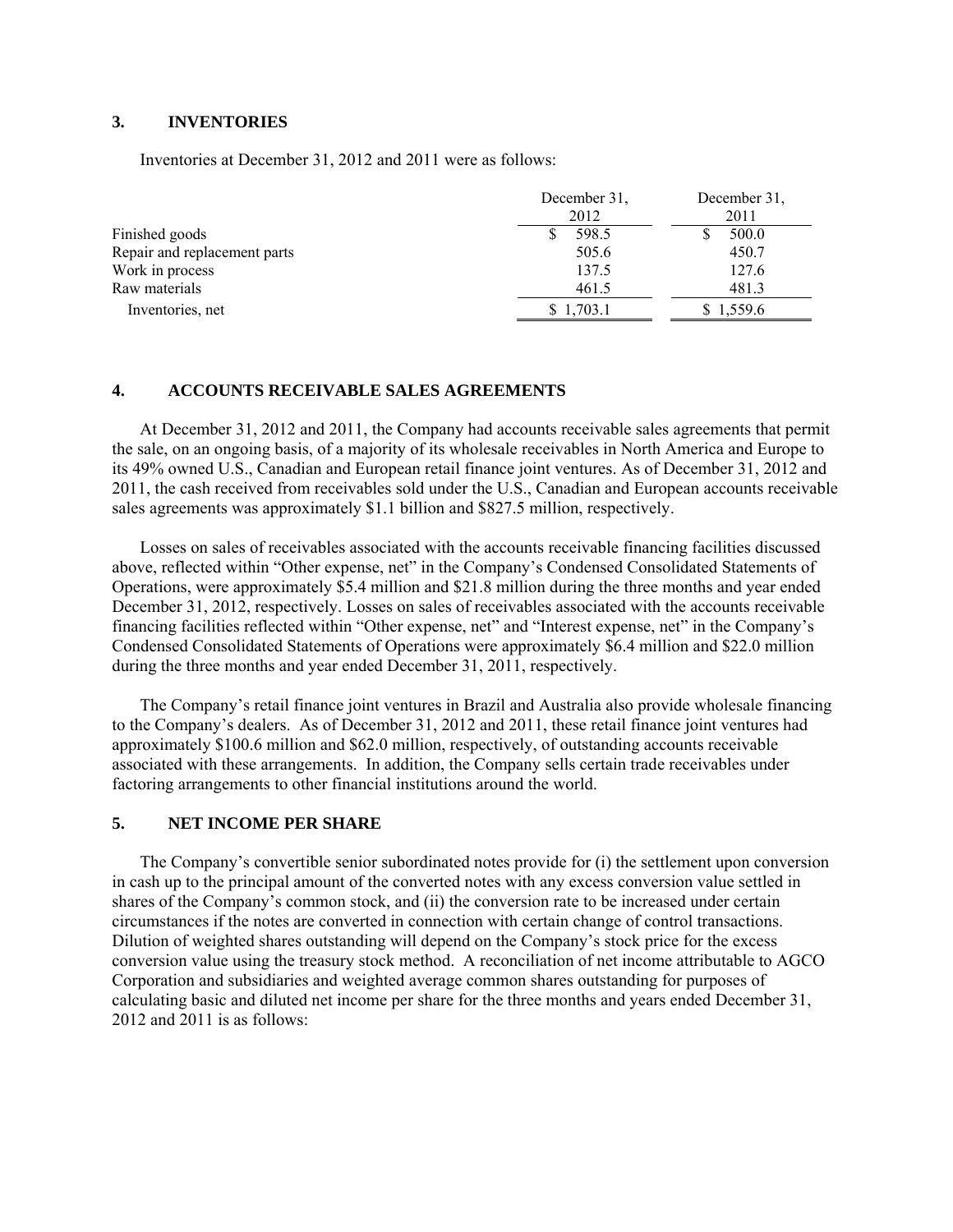|                                                                                                                                                               | Three Months Ended December 31, |           | Years Ended December 31, |           |  |
|---------------------------------------------------------------------------------------------------------------------------------------------------------------|---------------------------------|-----------|--------------------------|-----------|--|
|                                                                                                                                                               | 2012                            | 2011      | 2012                     | 2011      |  |
| Basic net income per share:<br>Net income attributable to AGCO                                                                                                |                                 |           |                          |           |  |
| Corporation and subsidiaries                                                                                                                                  | 102.5<br>\$                     | 285.2     | 522.1<br>S               | 583.3     |  |
| Weighted average number of common<br>shares outstanding                                                                                                       | 96.9                            | 97.1      | 97.1                     | 95.6      |  |
| Basic net income per share attributable to<br>AGCO Corporation and subsidiaries                                                                               | S<br>1.06                       | 2.94<br>S | 5.38<br>S                | 6.10<br>S |  |
| Diluted net income per share:<br>Net income attributable to AGCO<br>Corporation and subsidiaries for<br>purposes of computing<br>diluted net income per share | 102.5<br>S                      | 285.2     | 522.1<br>S               | 583.3     |  |
| Weighted average number of common<br>shares outstanding<br>Dilutive stock options, SSARs,<br>performance share awards and                                     | 96.9                            | 97.1      | 97.1                     | 95.6      |  |
| restricted stock awards<br>Weighted average assumed conversion<br>of contingently convertible senior                                                          | 1.0                             | 0.9       | 1.0                      | 0.6       |  |
| subordinated notes                                                                                                                                            | 0.6                             | 0.2       | 0.5                      | 1.9       |  |
| Weighted average number of common<br>and common equivalent shares<br>outstanding for purposes of<br>computing diluted net income per<br>share                 | 98.5                            | 98.2      | 98.6                     | 98.1      |  |
| Diluted net income per share attributable to<br>AGCO Corporation and subsidiaries                                                                             | \$<br>1.04                      | 2.90<br>S | 5.30<br>\$               | 5.95<br>S |  |

#### **6. SEGMENT REPORTING**

Effective January 1, 2012, the Company modified its system of reporting, resulting from changes to its internal management and organizational structure, which changed its reportable segments from North America; South America; Europe/Africa/Middle East; and Rest of World, to North America; South America; Europe/Africa/Middle East; and Asia/Pacific. The Asia/Pacific reportable segment includes the regions of Asia, Australia and New Zealand, and the Europe/Africa/Middle East segment will now include certain markets in Eastern Europe. Effective January 1, 2012, these reportable segments are reflective of how the Company's chief operating decision maker reviews operating results for the purposes of allocating resources and assessing performance. Disclosures for the three months and year ended December 31, 2011 have been adjusted to reflect the change in reportable segments.

The Company's four reportable segments distribute a full range of agricultural equipment and related replacement parts. The Company evaluates segment performance primarily based on income from operations. Sales for each segment are based on the location of the third-party customer. The Company's selling, general and administrative expenses and engineering expenses are charged to each segment based on the region and division where the expenses are incurred. As a result, the components of income from operations for one segment may not be comparable to another segment. Segment results for the three months and years ended December 31, 2012 and 2011 are as follows: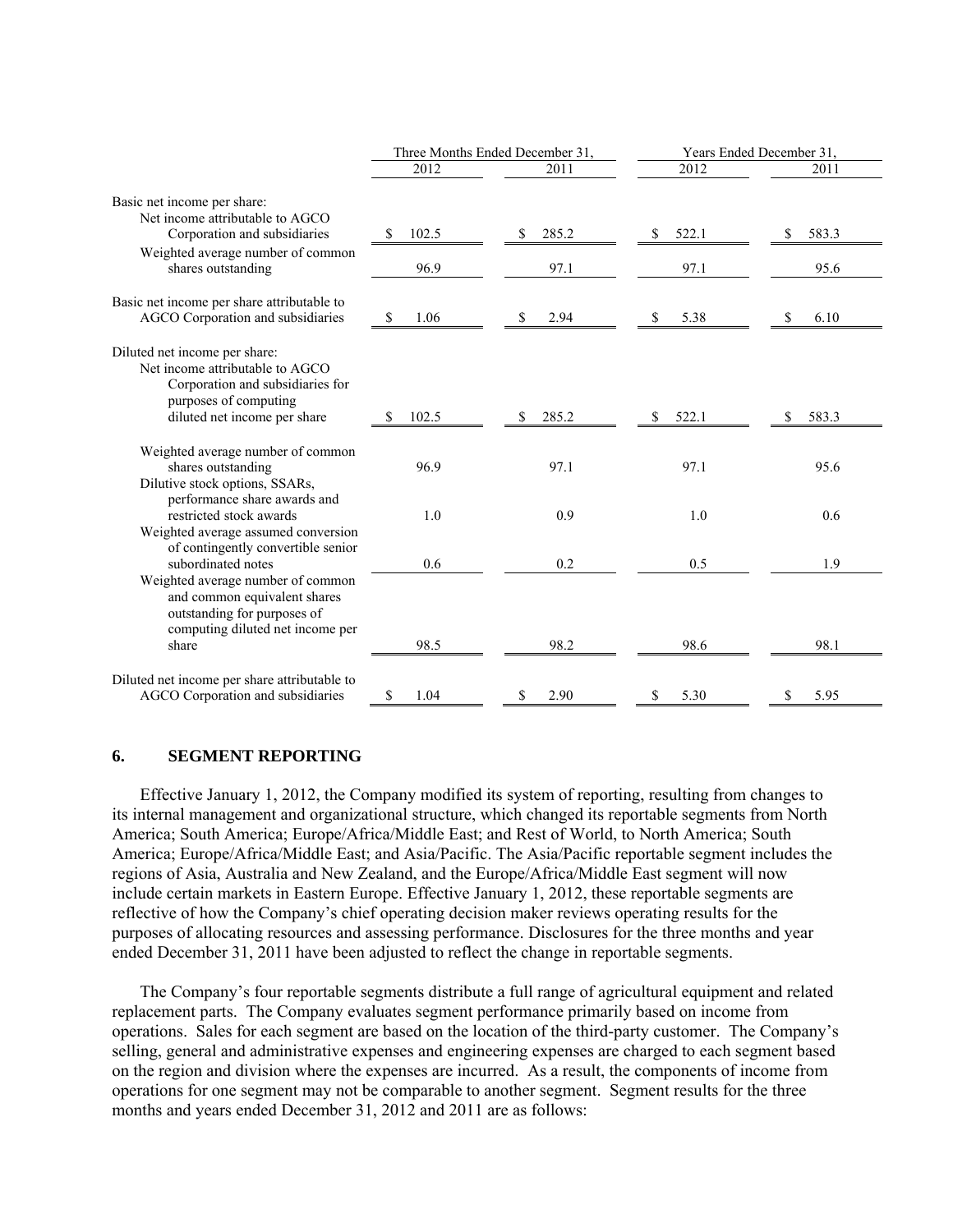| Three Months Ended<br>December 31. | North<br>America | South<br>America | Europe/Africa/<br>Middle East | Asia/<br>Pacific | Consolidated |
|------------------------------------|------------------|------------------|-------------------------------|------------------|--------------|
| 2012                               |                  |                  |                               |                  |              |
| Net sales                          | \$652.3          | \$511.9          | \$1,406.5                     | \$132.7          | \$2,703.4    |
| Income from operations             | 54.0             | 51.0             | 87.4                          | 0.4              | 192.8        |
| 2011                               |                  |                  |                               |                  |              |
| Net sales                          | \$598.7          | \$448.5          | \$1,381.6                     | 89.0<br>\$.      | \$2,517.8    |
| Income from operations             | 42.6             | 36.4             | 142.5                         | 8.0              | 229.5        |
|                                    |                  |                  |                               |                  |              |
| <b>Years Ended</b>                 | North            | South            | Europe/Africa/                | Asia/            |              |
| December 31.                       | America          | America          | Middle East                   | Pacific          | Consolidated |
| 2012                               |                  |                  |                               |                  |              |
| Net sales                          | \$2,584.4        | \$1,855.7        | \$5,073.7                     | \$448.4          | \$9,962.2    |
| Income from operations             | 259.9            | 161.6            | 474.9                         | 10.2             | 906.6        |
| 2011                               |                  |                  |                               |                  |              |
| Net sales                          | \$1,770.6        | \$1,871.5        | \$4,847.2                     | \$283.9          | \$8,773.2    |
| Income from operations             | 90.9             | 143.1            | 486.9                         | 23.9             | 744.8        |

A reconciliation from the segment information to the consolidated balances for income from operations is set forth below:

|                                           | Three Months Ended<br>December 31. |              |  |        | <b>Years Ended</b><br>December 31. |  |        |  |
|-------------------------------------------|------------------------------------|--------------|--|--------|------------------------------------|--|--------|--|
|                                           |                                    | 2011<br>2012 |  |        | 2012                               |  | 2011   |  |
| Segment income from operations            |                                    | 192.8        |  | 229.5  | 906.6                              |  | 744.8  |  |
| Corporate expenses                        |                                    | (31.6)       |  | (30.3) | (107.1)                            |  | (90.6) |  |
| Stock compensation expense                |                                    | (7.5)        |  | (6.0)  | (34.6)                             |  | (23.0) |  |
| Restructuring and other infrequent income |                                    |              |  |        |                                    |  | 0.7    |  |
| Impairment charge                         |                                    | (22.4)       |  |        | (22.4)                             |  |        |  |
| Amortization of intangibles               |                                    | (12.4)       |  | (7.5)  | (49.3)                             |  | (21.6) |  |
| Consolidated income from operations       |                                    | 118.9        |  | 185.7  | 693.2                              |  | 610.3  |  |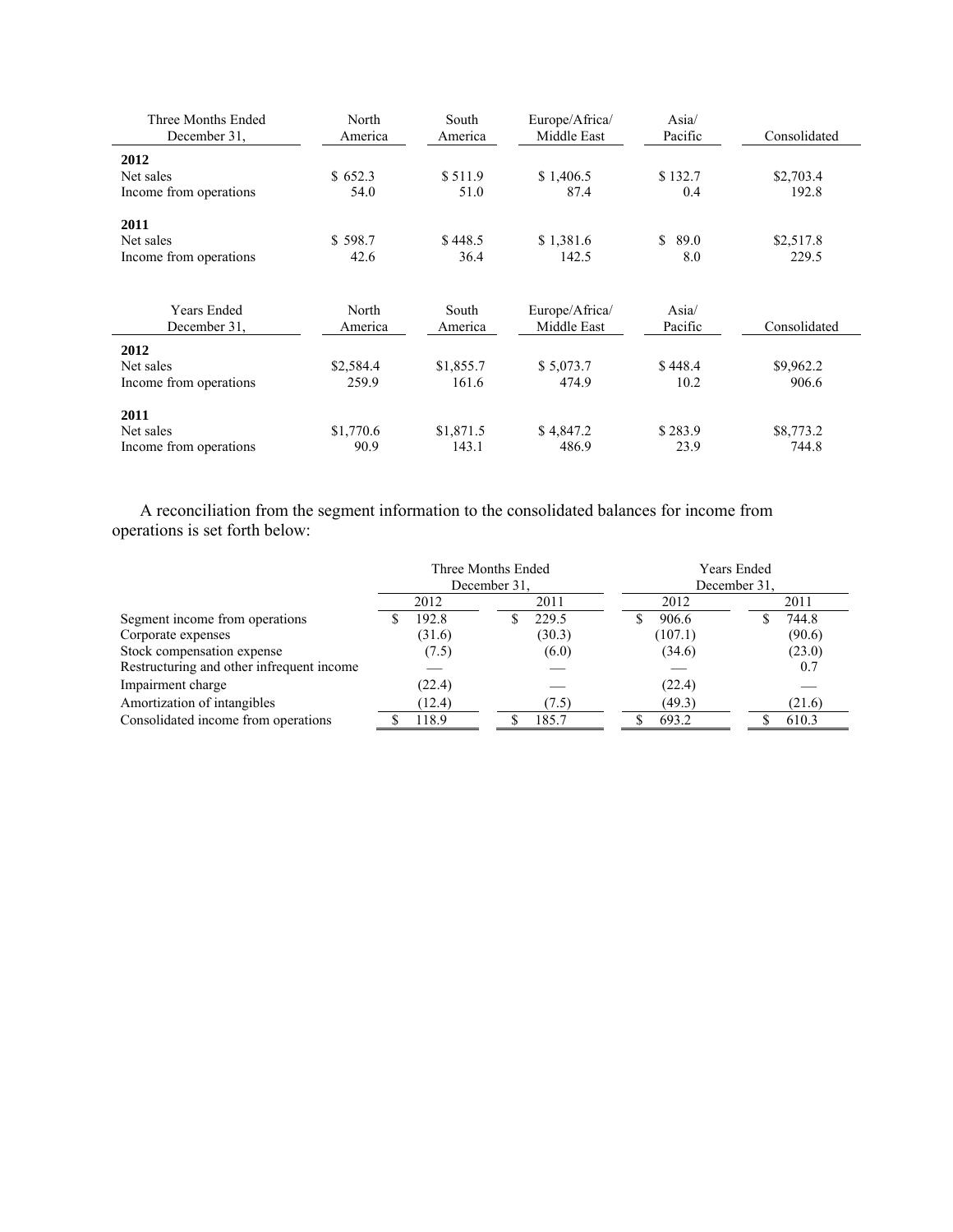#### **RECONCILIATION OF NON-GAAP MEASURES**

This earnings release discloses adjusted income from operations, net income and net income per share, all of which exclude amounts that differ from the most directly comparable measure calculated in accordance with U.S. generally accepted accounting principles ("GAAP"). A reconciliation of each of these financial measures to the most directly comparable GAAP measure is included below.

 The following is a reconciliation of adjusted income from operations, net income and net income per share to reported income from operations, net income and net income per share for the three months ended December 31, 2012 and 2011 (in millions, except per share data):

|                                             | Three months ended December 31, |                                     |                                              |                              |                              |                                              |  |
|---------------------------------------------|---------------------------------|-------------------------------------|----------------------------------------------|------------------------------|------------------------------|----------------------------------------------|--|
|                                             |                                 | 2012                                |                                              |                              | 2011                         |                                              |  |
|                                             | Income<br>From<br>Operations    | <b>Net</b><br>Income <sup>(1)</sup> | Net<br>Income<br>Per<br>Share <sup>(1)</sup> | Income<br>From<br>Operations | Net<br>Income <sup>(1)</sup> | Net<br>Income<br>Per<br>Share <sup>(1)</sup> |  |
| As adjusted                                 | \$141.3                         | 98.0                                | \$0.99                                       | \$191.5                      | \$141.7                      | 1.44<br>\$                                   |  |
| Tax adjustments <sup><math>(2)</math></sup> |                                 | (26.9)                              | (0.27)                                       |                              |                              |                                              |  |
| Impairment charge <sup>(3)</sup>            | 22.4                            | 22.4                                | 0.22                                         |                              |                              |                                              |  |
| GSI acquisition <sup><math>(4)</math></sup> |                                 |                                     |                                              | 5.8                          | (143.5)                      | (1.46)                                       |  |
| As reported                                 | \$118.9                         | \$102.5                             | 1.04                                         | \$185.7                      | \$285.2                      | \$2.90                                       |  |

(1) Net income and net income per share amounts are after tax.<br>(2) During the fourth quarter of 2012, the Company recorded

(2) During the fourth quarter of 2012, the Company recorded a non-cash tax gain associated with the recognition of certain U.S. deferred tax assets from the reversal of its U.S. deferred tax valuation allowance and the recognition of certain U.S. research and development tax credits.

 $^{(3)}$  In accordance with ASC 350, "Intangibles - Goodwill and Other," the Company conducted an impairment analysis of its Chinese harvesting business during the fourth quarter of 2012. As a result of its analysis, the Company concluded that the goodwill and certain other intangible assets were impaired and recorded an impairment charge of \$22.4 million.

 $^{(4)}$  During the fourth quarter of 2011, the Company recorded a tax gain of \$149.3 million and acquisition expenses of \$5.8 million associated with the GSI acquisition.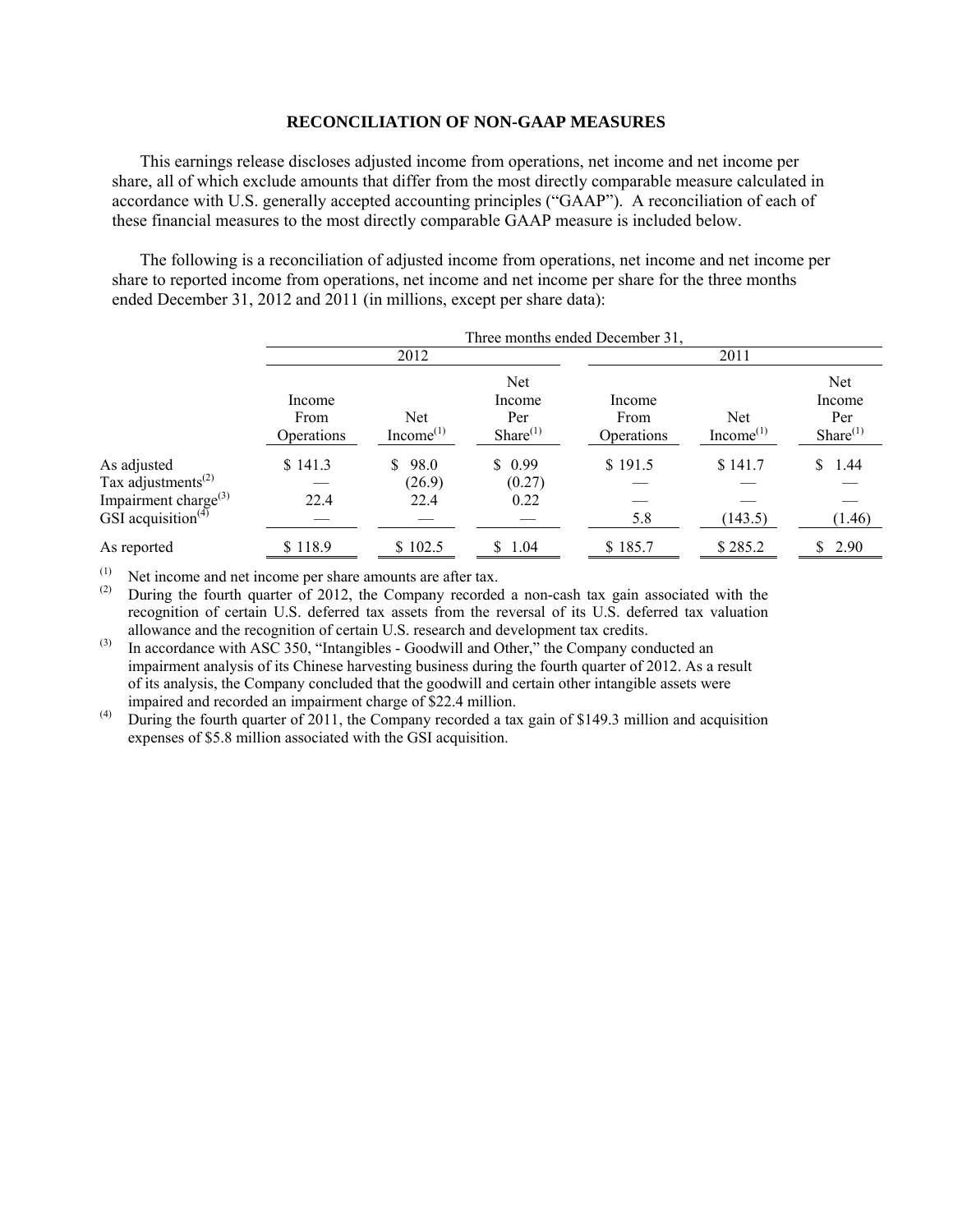The following is a reconciliation of adjusted income from operations, net income and net income per share to reported income from operations, net income and net income per share for the years ended December 31, 2012 and 2011 (in millions, except per share data):

|                                                                                                   | Years ended December 31,     |                                     |                                            |                              |                              |                                       |
|---------------------------------------------------------------------------------------------------|------------------------------|-------------------------------------|--------------------------------------------|------------------------------|------------------------------|---------------------------------------|
|                                                                                                   |                              | 2012                                |                                            | 2011                         |                              |                                       |
|                                                                                                   | Income<br>From<br>Operations | <b>Net</b><br>Income <sup>(1)</sup> | <b>Net</b><br>Income<br>Per<br>Share $(1)$ | Income<br>From<br>Operations | Net<br>Income <sup>(1)</sup> | Net<br>Income<br>Per<br>$Share^{(1)}$ |
| As adjusted                                                                                       | \$715.6                      | \$517.6                             | \$5.25                                     | \$615.4                      | \$439.3                      | \$4.48                                |
| Tax adjustments <sup><math>(2)</math></sup>                                                       |                              | (26.9)                              | (0.27)                                     |                              |                              |                                       |
| Impairment charge <sup>(3)</sup>                                                                  | 22.4                         | 22.4                                | 0.22                                       |                              |                              |                                       |
| Restructuring and other<br>infrequent income $(4)$<br>GSI acquisition <sup><math>(5)</math></sup> |                              |                                     |                                            | (0.7)<br>5.8                 | (0.5)<br>(143.5)             | (1.47)                                |
| As reported                                                                                       | \$693.2                      | \$522.1                             | \$5.30                                     | \$610.3                      | \$583.3                      | \$5.95                                |

(1) Net income and net income per share amounts are after tax.<br>(2) During the fourth quarter of 2012, the Company recorded

During the fourth quarter of 2012, the Company recorded a non-cash tax gain associated with the recognition of certain U.S. deferred tax assets from the reversal of its U.S. deferred tax valuation allowance and the recognition of certain U.S. research and development tax credits.

(3) In accordance with ASC 350, "Intangibles - Goodwill and Other," the Company conducted an impairment analysis of its Chinese harvesting business during the fourth quarter of 2012. As a result of its analysis, the Company concluded that the goodwill and certain other intangible assets were impaired and recorded an impairment charge of \$22.4 million.

(4) The restructuring and other infrequent income recorded during 2011 related primarily to a reversal of approximately \$0.9 million of previously accrued legally required severance payments associated with the rationalization of the Company's French operations.

<sup>(5)</sup> During the fourth quarter of 2011, the Company recorded a tax gain of \$149.3 million and acquisition expenses of \$5.8 million associated with the GSI acquisition.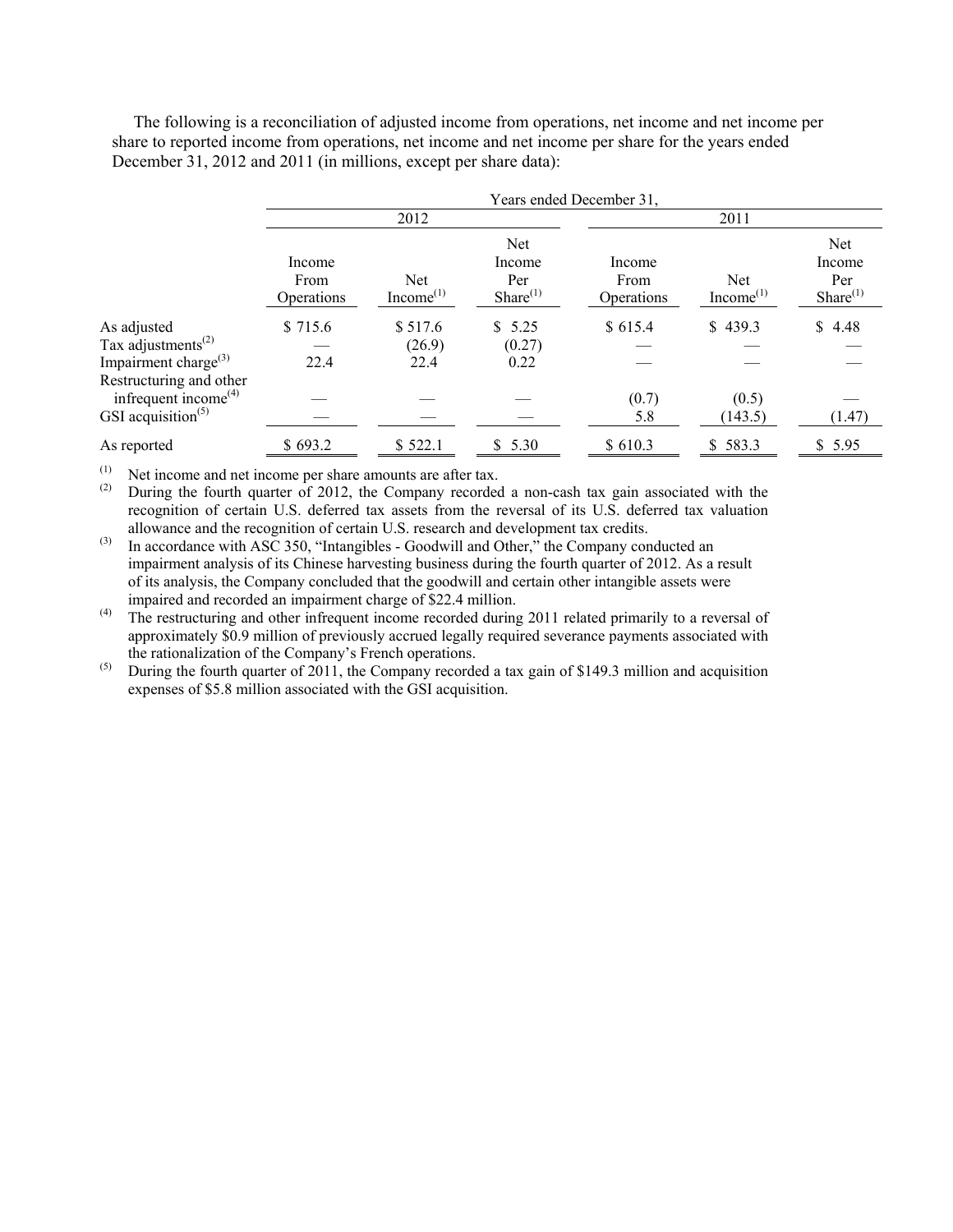This earnings release discloses the percentage change in regional net sales due to the impact of currency translation. The following table sets forth, for the three months and year ended December 31, 2012, the impact to net sales of currency translation by geographical segment (in millions, except percentages):

|                           | Three Months Ended<br>December 31. |           |                           | Change due to currency<br>translation |            |
|---------------------------|------------------------------------|-----------|---------------------------|---------------------------------------|------------|
|                           | 2012                               | 2011      | $%$ change<br>from $2011$ |                                       | $\%$       |
| North America             | 652.3<br>S.                        | \$ 598.7  | $9.0\%$                   | S<br>3.5                              | $0.6\%$    |
| South America             | 511.9                              | 448.5     | 14.1%                     | (71.1)                                | $(15.9)\%$ |
| Europe/Africa/Middle East | 1,406.5                            | 1,381.6   | $1.8\%$                   | (32.2)                                | $(2.3)\%$  |
| Asia/Pacific              | 132.7                              | 89.0      | 49.1%                     | (0.3)                                 | $(0.3)\%$  |
|                           | \$2,703.4                          | \$2,517.8 | $7.4\%$                   | \$(100.1)                             | $(4.0)\%$  |

|                           | Years Ended<br>December 31. |           |                           | Change due to currency<br>translation |            |
|---------------------------|-----------------------------|-----------|---------------------------|---------------------------------------|------------|
|                           | 2012                        | 2011      | $%$ change<br>from $2011$ |                                       | $\%$       |
| North America             | \$2,584.4                   | \$1,770.6 | $46.0\%$                  | (11.6)                                | (0.7)%     |
| South America             | 1,855.7                     | 1,871.5   | $(0.8)\%$                 | (295.5)                               | $(15.8)\%$ |
| Europe/Africa/Middle East | 5,073.7                     | 4,847.2   | $4.7\%$                   | (357.7)                               | $(7.4)\%$  |
| Asia/Pacific              | 448.4                       | 283.9     | 57.9%                     | (7.9)                                 | $(2.8)\%$  |
|                           | \$9,962.2                   | \$8,773.2 | 13.6%                     | \$ (672.7)                            | (7.7)%     |

 This earnings release discloses the percentage change in regional net sales due to the impact of acquisitions. The following table sets forth, for the three months and year ended December 31, 2012, the impact to net sales of acquisitions by geographical segment (in millions, except percentages):

|                           | Three Months Ended<br>December 31. |           |                           | Change due to acquisitions |          |
|---------------------------|------------------------------------|-----------|---------------------------|----------------------------|----------|
|                           | 2012                               | 2011      | $%$ change<br>from $2011$ |                            | $\%$     |
| North America             | \$652.3                            | 598.7     | $9.0\%$                   | 61.1                       | $10.2\%$ |
| South America             | 511.9                              | 448.5     | 14.1%                     | 9.8                        | $2.2\%$  |
| Europe/Africa/Middle East | 1,406.5                            | 1,381.6   | 1.8%                      | 10.5                       | $0.8\%$  |
| Asia/Pacific              | 132.7                              | 89.0      | 49.1%                     | 19.5                       | 21.9%    |
|                           | \$2,703.4                          | \$2.517.8 | 7.4%                      | 100.9                      | $4.0\%$  |

|                           |           | <b>Years Ended</b><br>December 31. |                           | Change due to acquisitions |         |  |
|---------------------------|-----------|------------------------------------|---------------------------|----------------------------|---------|--|
|                           | 2012      | 2011                               | $%$ change<br>from $2011$ |                            | $\%$    |  |
| North America             | \$2,584.4 | \$1,770.6                          | $46.0\%$                  | 475.7<br>S.                | 26.9%   |  |
| South America             | 1,855.7   | 1,871.5                            | $(0.8)\%$                 | 87.5                       | 4.7%    |  |
| Europe/Africa/Middle East | 5,073.7   | 4,847.2                            | $4.7\%$                   | 104.7                      | $2.2\%$ |  |
| Asia/Pacific              | 448.4     | 283.9                              | 57.9%                     | 106.4                      | 37.5%   |  |
|                           | \$9,962.2 | \$8,773.2                          | 13.6%                     | 774.3<br>S.                | 8.8%    |  |